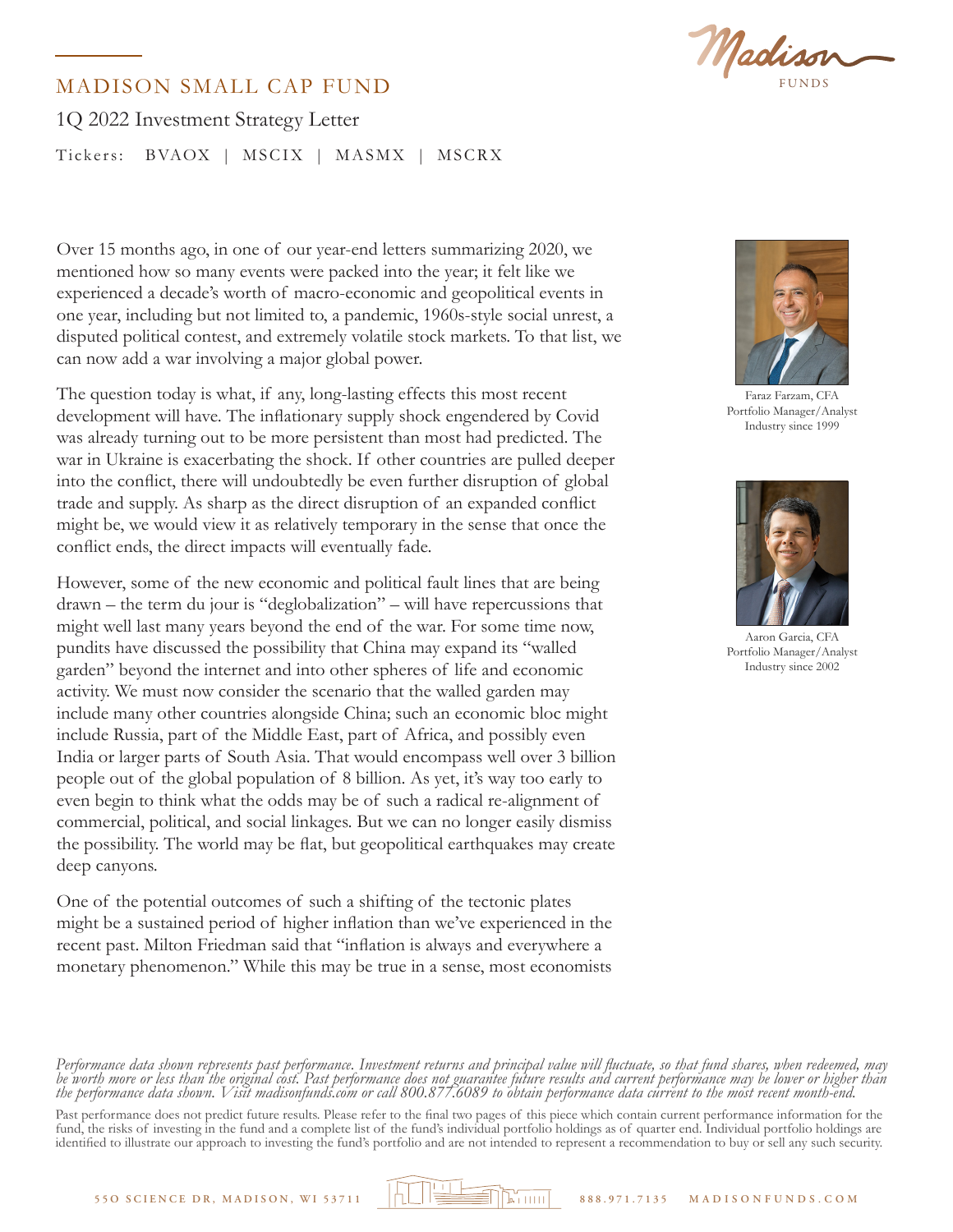# 1Q 2022 MADISON SMALL CAP FUND - INVESTMENT STRATEGY LETTER

Tickers: BVAOX | MSCIX | MASMX | MSCRX

would agree that globalization was a major force in the disinflationary environment of the past three decades. If that is true, then it seems to make sense that the converse must be true – that deglobalization should result in an inflationary environment.

As you know, we are reluctant to predict the specific macroeconomic outcomes of theoretical geopolitical events. The way we deal with this uncertainty as a steward of your hard-earned money is to construct all-weather portfolios by investing in a diversified collection of all-weather companies and avoiding tail risks. We rarely trade or try to change en masse our portfolios' "positioning" because of general events; that continued to be the case this past quarter, although we did trim or sell a few investments to keep our aggregate risks in check. We chose not to rapidly re-invest the proceeds; instead, waiting until the "aha" moment strikes us with the many companies in our on-deck circle.

# PORTFOLIO REVIEW

The Madison Small Cap Fund Class Y returned -7.4% in the first quarter versus -7.5% for the Russell 2000 and -5.8% for the Russell 2500. Our investments in Healthcare and Consumer Discretionary stocks contributed to the Fund's performance, but were offset by poor results in Consumer Staples and our lack of investment in the Energy sector which enjoyed strong performance due to rising oil and gas prices in the wake of the Russian invasion of Ukraine. As a reminder, we do not typically invest in energy companies. Historically, energy has been a feast or famine, boom-bust industry with businesses that lack any meaningful durability or quality.

Our Healthcare investments were the strongest contributors to our outperformance in the first quarter, largely driven by stock selection. While Healthcare continued to be out of favor with investors, we are constructive on this sector. Although we have been underweighting this sector for many quarters, we like the defensive nature of the businesses in this uncertain economic environment. Also, health care procedures should continue to recover as the pandemic effect fades and Covid ceases to dominate healthcare services. Our largest position, Encompass Health (EHC), rose in anticipation of a spin-off or sale of its home health business. We believe this is one of the best-managed health care providers in the United States; and the spin-off will create two cleaner investment stories. The recent purchase of LHC Group, a home health competitor, by Optum for 22x cash flow further validates our private market value estimate (PMV) of \$117 for Encompass.

Our Consumer Discretionary stocks also held up better than the overall market, while the average stock in the Russell was down 13%. Hillman Group, a recent investment, recovered nicely from a rough 2021. We believe this is a franchise business that has not yet been recognized by investors. Hillman is a distributor and merchandizer of fasteners and other hard-to-inventory products. The company helps merchandize the products and uses its own distribution footprint to serve its customers. This is a unique value proposition for big box hardware retailers such as Home Depot and Lowers, and, in our opinion, the company is well positioned to take share in this stretched supply chain environment. Additionally, the company has an attractive growth opportunity to grow its robotics division of automated services. The company has a dominant share in solutions that automate key duplication. These services are valuable in a tight labor market and drive high incremental sales per square foot for its customers.

Our Consumer Staples investments continued to be challenged, as inflation has become a material issue for this sector. We've written about Hain Celestial Group (HAIN) often and we'll continue here as an illustrative example of the challenges for this group. Hain was one of our weakest stocks and significantly hurt our performance. The main culprit is inflation in energy prices due to the invasion of Ukraine by Russia. Higher energy prices mean higher input costs for foodstuffs and higher transportation costs to get food on the shelves. For the most part, HAIN has successfully passed on cost increases with higher prices. However, it is uncertain if it can continue to do so. That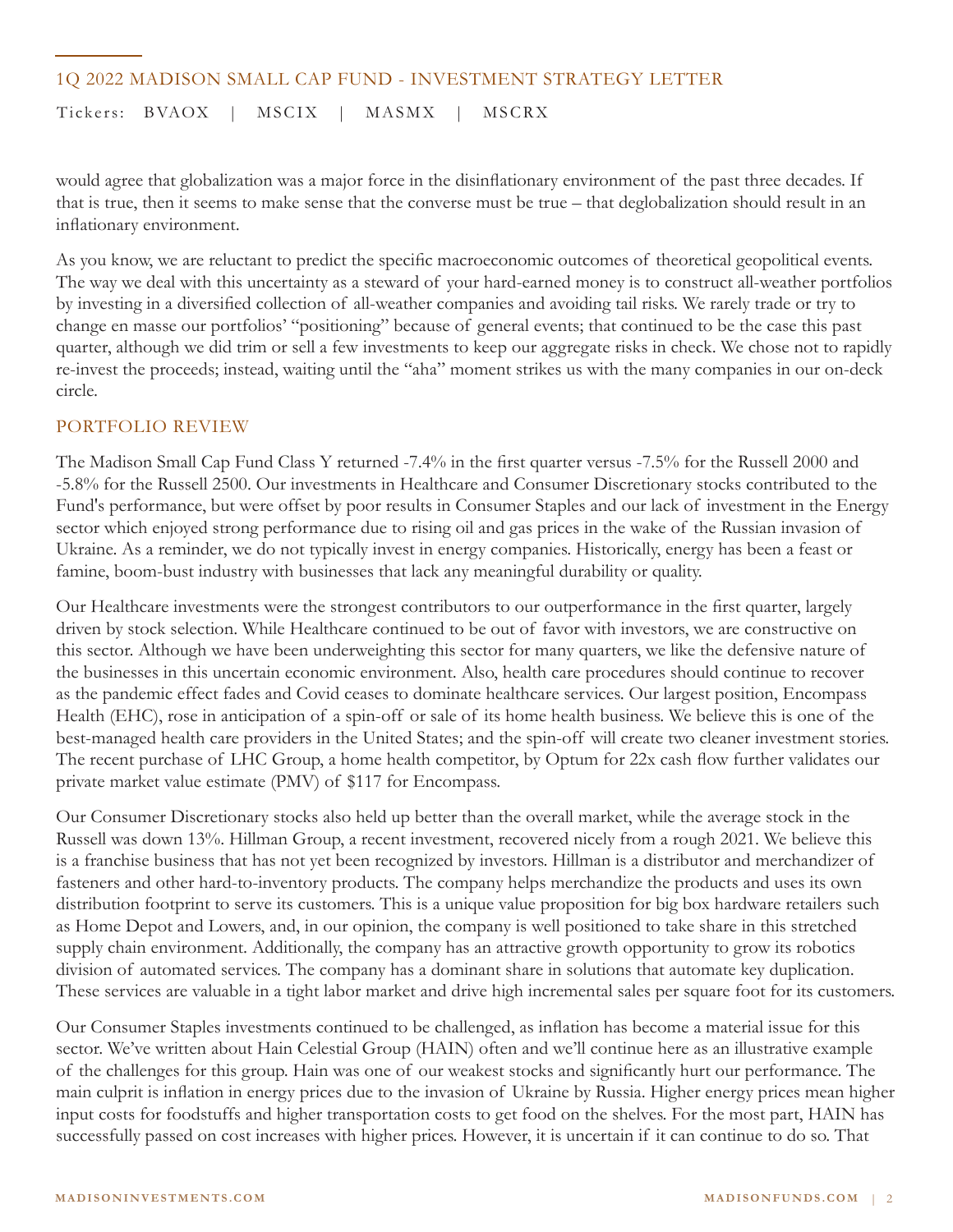# 1Q 2022 MADISON SMALL CAP FUND - INVESTMENT STRATEGY LETTER

Tickers: BVAOX | MSCIX | MASMX | MSCRX

uncertainty has pressured the stock. We continue to believe HAIN has not only the pricing power due to the higherend nature of their product and customer demographic, but also the opportunity to cut manufacturing costs to maintain profit margins. Our PMV for HAIN is \$70 and current prices represent a material discount to the longterm intrinsic value of this vastly improved franchise.

Looking forward, the growth selloff that started in the second half of 2021 continued into 2022. After the last several years of rich returns, investors may be experiencing indigestion, queasy that the flattened yield curve and high inflation will spoil the recovery. While this is undoubtedly a risk, we have observed many rapidly growing franchise companies that are now trading at attractive valuations. We see opportunity in the face of this volatility and are methodically building positions in select companies. We have also used the strong performance of our materials and industrials investments to fund these new ideas. This shift in allocation is patient and disciplined; we think it will take time for these companies to prove their mettle and to come back into favor. Since the start of the year, we've initiated positions in Alteryx, a data analytics software provider; CTS Corporation, an electronic components manufacturer; and Health Catalyst, a data analytics software provider for large health systems. Additionally, we have a long list of other promising companies that we continue to evaluate.

In the quarter we opportunistically trimmed, Huntsman, Chemours, Crane, Kennametal, and Enersys. These were largely opportunistic sells at attractive prices. In the case of Kennametal though, we reevaluated the company's competitive position and concluded that its manufacturing base is still challenged despite a well-executed operational improvement plan. Its transportation business also continues to be challenged by the global chip shortage. While the stock is inexpensive, we see better opportunities elsewhere.

We also fully exited Insperity and Supernus. These two liquidations were not a violation of our five pillars process, but rather a symptom of our relative lower conviction of their opportunity. Insperity could continue to struggle with consistent quarterly results driven by its self-insured healthcare expenses. While its long-term growth prospects are bright, a lack of consistency will be a headwind to its ultimate multiple. Supernus has done an admirable job in building out a suite of CNS and behavioral-focused pharmaceuticals. The company's growth is dependent on continued merger and acquisition activity, in our view. Also, we see healthcare providers and medical device companies as more attractively positioned in the current environment.

There's no panacea for the current economic and geopolitical uncertainty. We know that markets will continue to be challenging in the coming year. Our job is to find the rare companies that can operationally execute in the currently difficult environment and that stand to benefit in a narrowing recovery. We believe we will be successful.

*Faraz Farzam Aaron Garcia*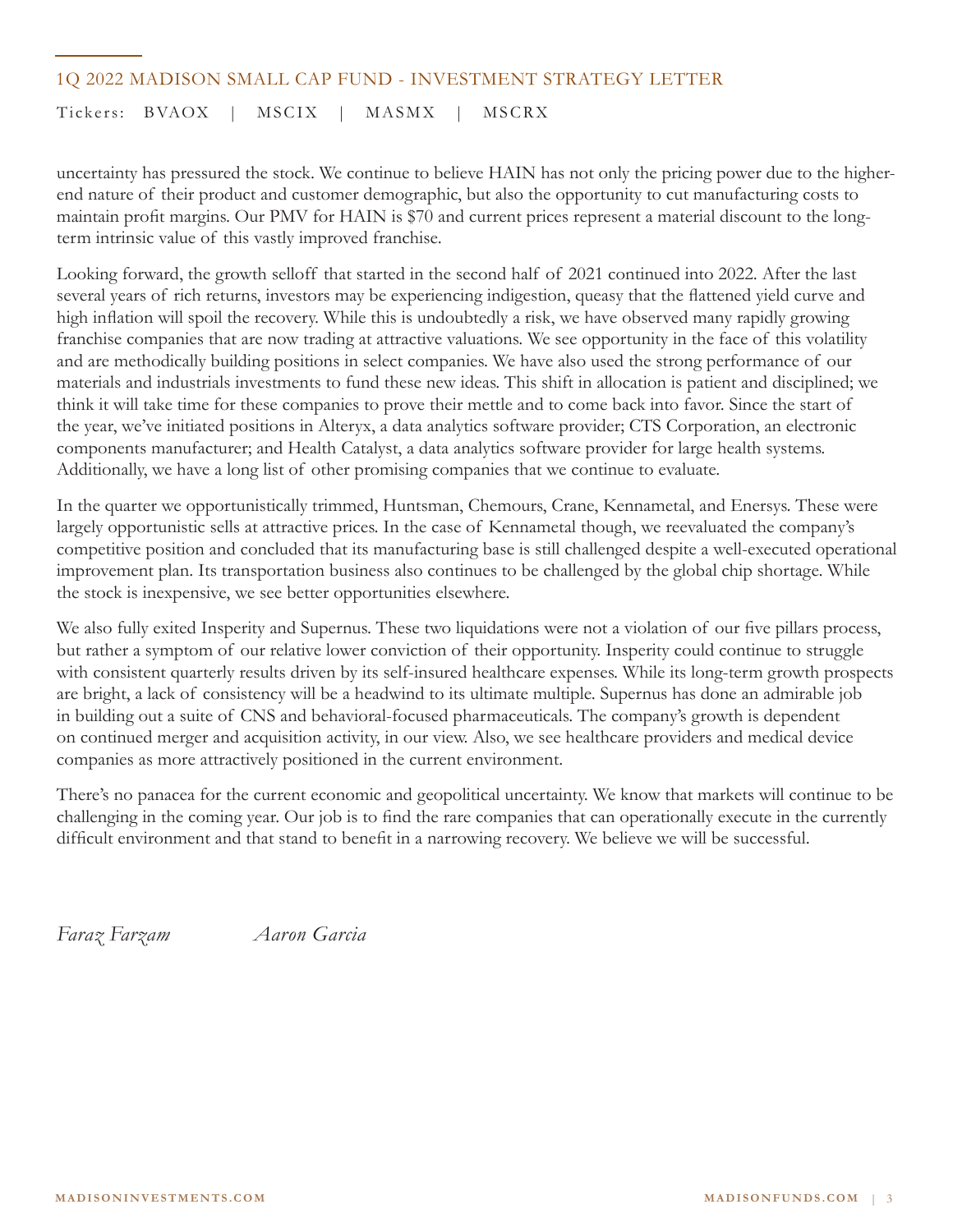## 1Q 2022 MADISON SMALL CAP FUND - INVESTMENT STRATEGY LETTER

# Tickers: BVAOX | MSCIX | MASMX | MSCRX

### DISCLOSURES

"Madison" and/or "Madison Investments" is the unifying tradename of Madison Investment Holdings, Inc., Madison Asset Management, LLC ("MAM"), and Madison Investment Advisors, LLC ("MIA"), which also includes the Madison Scottsdale office. MAM and MIA are registered as investment advisers with the U.S. Securities and Exchange Commission. Madison Funds are distributed by MFD Distributor, LLC. MFD Distributor, LLC is registered with the U.S. Securities and Exchange Commission as a broker-dealer, and is a member firm of the Financial Industry Regulatory Authority. The home office for each firm listed above is 550 Science Drive, Madison, WI 53711. Madison's toll-free number is 800-767-0300.

Any performance data shown represents past performance. Past performance is no guarantee of future results.

Indices are unmanaged. An investor cannot invest directly in an index. They are shown for illustrative purposes only, and do not represent the performance of any specific investment. Index returns do not include any expenses, fees or sales charges, which would lower performance.

Russell 2000®Index measures the performance of the 2,000 smallest companies in the Russell 3000® Index, which represents approximately 11% of the total market capitalization of the Russell 3000® Index. The Russell 3000 Index measures the performance of the largest 3,000 U.S. companies representing approximately 98% of the investable U.S. equity market. The Russell 3000 Index is constructed to provide a comprehensive, unbiased and stable barometer of the broad market and is completely reconstituted annually to ensure new and growing equities are reflected. Russell Investment Group is the source and owner of the trademarks, service marks and copyrights related to the Russell Indexes. Russell® is a trademark of Russell Investment Group.

The Russell 2500 Index combines a portion of midcap stocks with small cap stocks – forming a "SMID" (small/mid) cap segment of stocks from the Russell 3000®.

Non-deposit investment products are not federally insured, involve investment risk, may lose value and are not obligations of, or guaranteed by, any financial institution. Investment returns and principal value will fluctuate.

This report is for informational purposes only and is not intended as an offer or solicitation with respect to the purchase or sale of any security.

Consider the investment objectives, risks, and charges and expenses of Madison Funds carefully before investing. Each fund's prospectus contains this and other information about the fund. Call 800.877.6089 or visit madisonfunds.com to obtain a prospectus and read it carefully before investing.

Although the information in this report has been obtained from sources that the firm believes to be reliable, we do not guarantee its accuracy, and any such information may be incomplete or condensed. All opinions included in the report constitute the authors' judgment as of the date of this report and are subject to change without notice.

Madison Asset Management, LLC does not provide investment advice directly to shareholders of the Madison Funds. Opinions stated are informational only and should not be taken as investment recommendation or advice of any kind whatsoever (whether impartial or otherwise).

Madison Funds are distributed by MFD Distributor, LLC, member FINRA.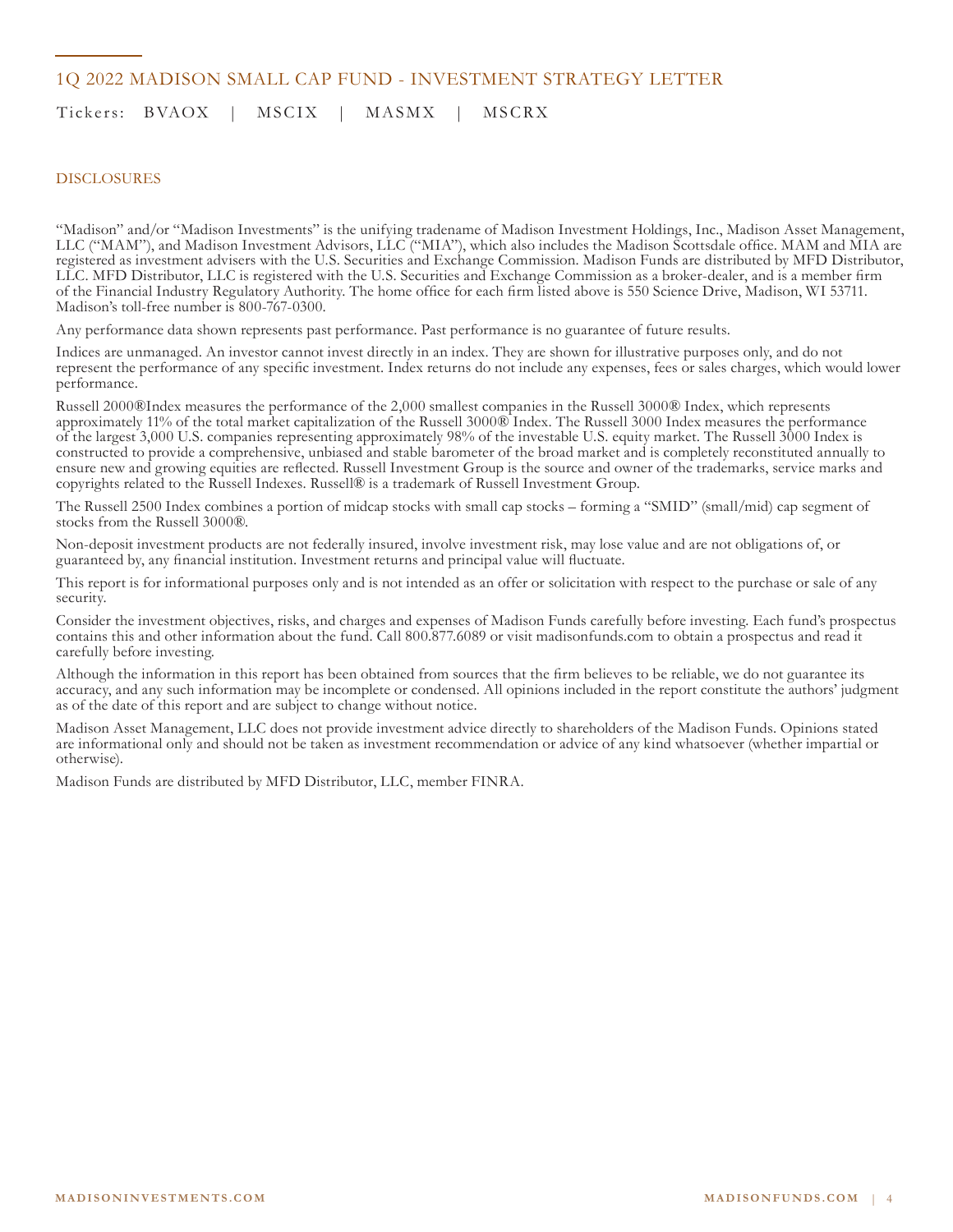

# MADISON SMALL CAP FUND

March 31, 2022 \$ 15,000

### Growth of \$10,000 Class Y Shares, Trailing 10 Years<sup>1,3</sup>  $\overline{a}$



|               | 2012. | 2013        | 2014 | 2015 2016 2017 | 2018                                                 | 2019 | 2020        | 2021   |
|---------------|-------|-------------|------|----------------|------------------------------------------------------|------|-------------|--------|
| Class Y       |       |             |      |                | 13.33 43.48 3.06 -7.90 18.04 8.90 -12.09 24.67 23.09 |      |             | -20.52 |
| Russell 2000® |       | 16.35 38.82 | 4.89 |                | -4.41 21.31 14.65 -11.01 25.52 19.96 14.82           |      |             |        |
| Russell 2500® | 17.88 | 36.80       |      |                | 7.07 -2.90 17.59 16.81 -10.00 27.77                  |      | 19.99 18.18 |        |

Performance data shown represents past performance. Investment returns and principal value will fluctuate, so that fund shares, *when redeemed, may be worth more or less than the original cost. Past performance does not guarantee future results and current*  \$ 14,000 *performance may be lower or higher than the performance data shown. Visit madisonfunds.com or call 800.877.6089 to obtain*  performance data current to the most recent month-end. erformance may be .

| Characteristics            |          | 5-Yr Risk Measure $(\%)$<br>Class Y vs. Russell 2000® Index |       |  |
|----------------------------|----------|-------------------------------------------------------------|-------|--|
| Median Market Cap (\$Mil)  | \$4.3    | Standard Deviation                                          | 20.49 |  |
| EPS Growth Rate (3-5 year) | $18.2\%$ | Downside Capture                                            | 92.21 |  |
| $P/E$ (trailing 12 months) | 18.4x    | Upside Capture                                              | 95.14 |  |
| $P/E$ (forward 12 months)  | 16.6x    |                                                             |       |  |

1. Growth of \$10,000 is calculated at NAV and assumes all dividends and capital gain distributions were reinvested. It does not take into account sales charges (see gain distributions were remves<br>Note 2) or the effect of taxes.  $G_{\text{row}}$ 

2. Average annual total returns and calendar year returns assume all distributions are reinvested and reflect applicable fees and expenses. Class A share returns without sales charge would be lower if sales charge were included. Class A share returns with sales charge reflect the deduction of the maximum applicable sales charge of 5.75%. Class Y shares do not impose an up-front sales charge or a contingent deferred sales charge ("CDSC"). Indices are unmanaged. An investor cannot invest directly in an index. They are shown for illustrative purposes only, and do not represent the performance of any specific investment. Index returns do not include any expenses, fees or sales charges, which would lower performance.  $\epsilon_{\text{e}}$   $\epsilon_{\text{e}}$   $\epsilon_{\text{e}}$  and  $\epsilon_{\text{e}}$   $\epsilon_{\text{e}}$   $\epsilon_{\text{e}}$   $\epsilon_{\text{e}}$   $\epsilon_{\text{e}}$   $\epsilon_{\text{e}}$   $\epsilon_{\text{e}}$   $\epsilon_{\text{e}}$   $\epsilon_{\text{e}}$   $\epsilon_{\text{e}}$   $\epsilon_{\text{e}}$   $\epsilon_{\text{e}}$   $\epsilon_{\text{e}}$   $\epsilon_{\text{e}}$   $\epsilon_{\text{e}}$   $\epsilon_{\text{e}}$   $\epsilon_{\text{e$ 

3. The performance shown for the Small Cap Fund (the "Fund") for periods prior to August 31, 2019, for the Class Y shares are based on the performance of the Broadview Opportunity Fund (the "Predecessor Fund") which was the accounting survivor and reorganized into the Class Y shares of the Fund after market close on August 30, 2019 (the "Reorganization"). Periods prior to November 29, 2013 represents the performance of the FMI Focus Fund (the 'FMI Fund') which merged with and into the Predecessor Fund on November

# Experienced Management





Faraz Farzam, CFA Portfolio Manager Industry since 1999

Aaron Garcia, CFA Portfolio Manager Industry since 2002

### Fund Features

- $\blacktriangleright$  Seeks long-term capital appreciation
- $\blacktriangleright$  Generally 50-90 holdings
- $\blacktriangleright$  Seeks to purchase companies at a perceived discount compared to potential future earnings

| Class                                                             | Ticker       | Inception<br>Date | Exp.<br>Ratio |  |  |  |  |
|-------------------------------------------------------------------|--------------|-------------------|---------------|--|--|--|--|
| A                                                                 | MASMX        | 8/31/19           | $1.35\%$      |  |  |  |  |
| Y                                                                 | BVAOX        | 12/16/96          | 1.10%         |  |  |  |  |
| T                                                                 | MSCIX        | 2/26/21           | $1.00\%$      |  |  |  |  |
| R <sub>6</sub>                                                    | <b>MSCRX</b> | 2/28/22           | 0.92%         |  |  |  |  |
| Expense ratios are based on the fund's most<br>recent prospectus. |              |                   |               |  |  |  |  |

### Distribution Frequency - Annual

29, 2013. Prior to November 29, 2013, the Adviser of the Predecessor Fund served as sub-adviser to the FMI Fund.

Performance results prior to August 30, 2019 for the Class Y shares are based on the performance of the Predecessor Fund, which was reorganized into the Class Y shares of the Fund on August 30, 2019. Performance for Class A shares was deemed to be new effective August 31, 2019 as a result of the reorganization. Madison waived 0.04% of the Fund's annual services fee from August 31, 2019 through February 27, 2021. Investment returns reflect this fee waiver, without which returns would have been lower.

Madison lists the performance of the Predecessor Fund and accounting survivor of the Reorganization for the following reasons:

- •Continuity of Fund portfolio managers through the Reorganization;
- Substantially the same investment objective and investment strategies between the Fund and the Predecessor Fund;
- Substantially similar investment policies between the Fund and the Predecessor Fund;
- •A similar expense ratio (excluding acquired fund fees and expenses).

 $\frac{1}{\sqrt{16}}$